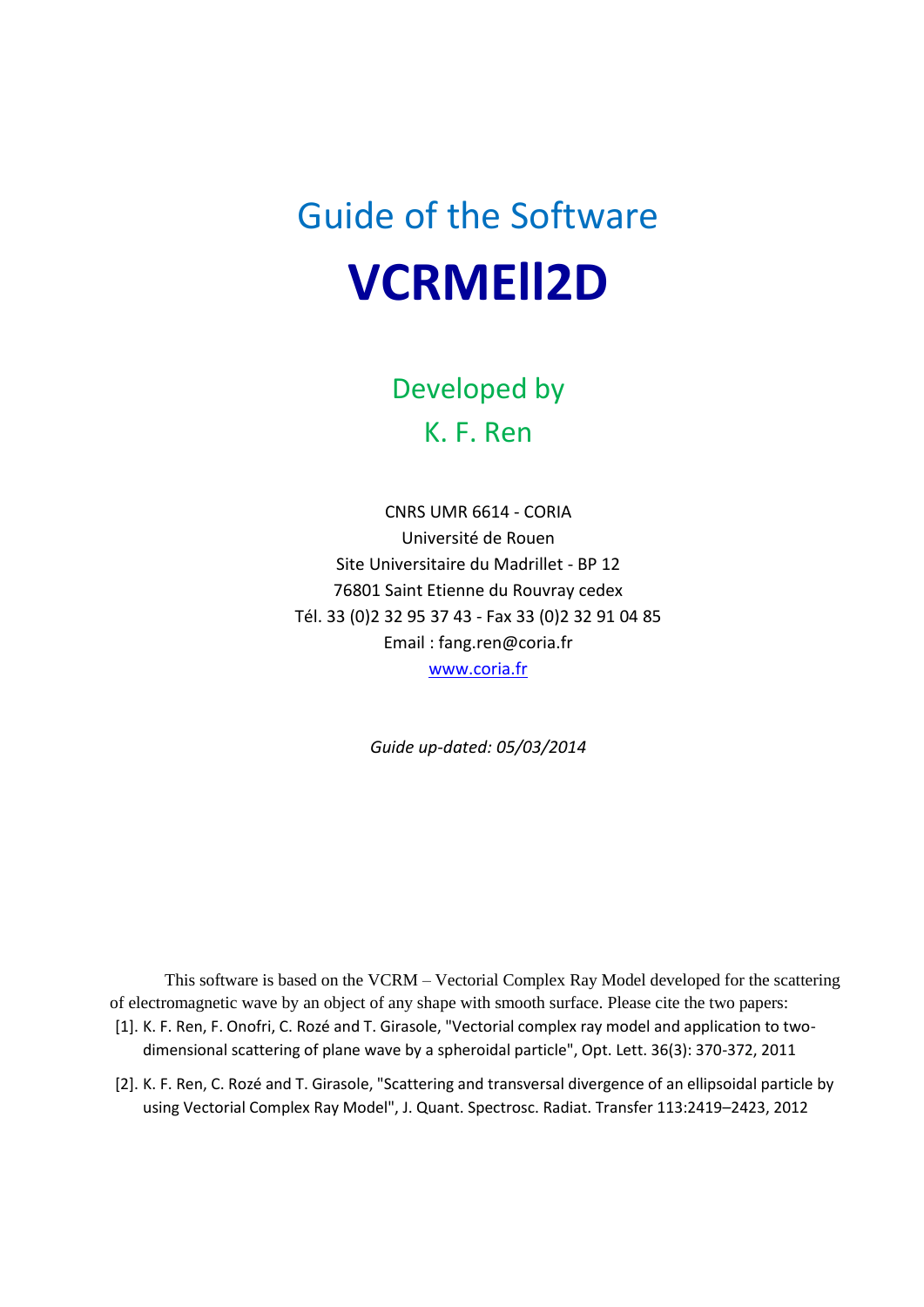This version consists of two models: the ray tracing and the calculation of the scattering diagram of an ellipsoid transparent or absorbing particle illuminated by a plane wave with arbitrary incident angle.

The ray tracing graphics is exported automatically in eps format (file name: VCRMEll2D.eps). The intensity of each order is stored separately in files VCRMEll2D\_x.dat where x indicates the order of the ray or diffraction, and the total intensity is stored in VCRMEll2D\_t.dat.

#### **Parameters:**

- Refractive index can be greater or less than 1, but this version is still limited to real value.
- Ellipsoid radii: (*a, b, c*) correspond to the radii in (*x, y, z*) directions where *x* is in the vertical direction, *y* perpendicular to the screen and *z* horizontal from left to right.
- Inc. angle in degree is relative to *z* axis.
- Polarization: 1 for the perpendicular and 0 for parallel.
- Min and Max order of rays are limited from 0 (reflection) to 20.
- Ellipsoid size permits to modify the size of the ellipse on the screen in order to see more or less detail of the rays in the particle.
- If Raysb/w Min and Max is checked, then only the incident rays between this will be traced and these values correspond to the intercept position of the incident ray with *y* axis.
- Number of rays is the number of rays for tracing.
- Ray positions just indicate the incident ray positions when Raysb/w Min and Max is not checked.

### **Ray tracing:**

This module is to visualize the traces of the reflected and refracted rays for given range of orders.